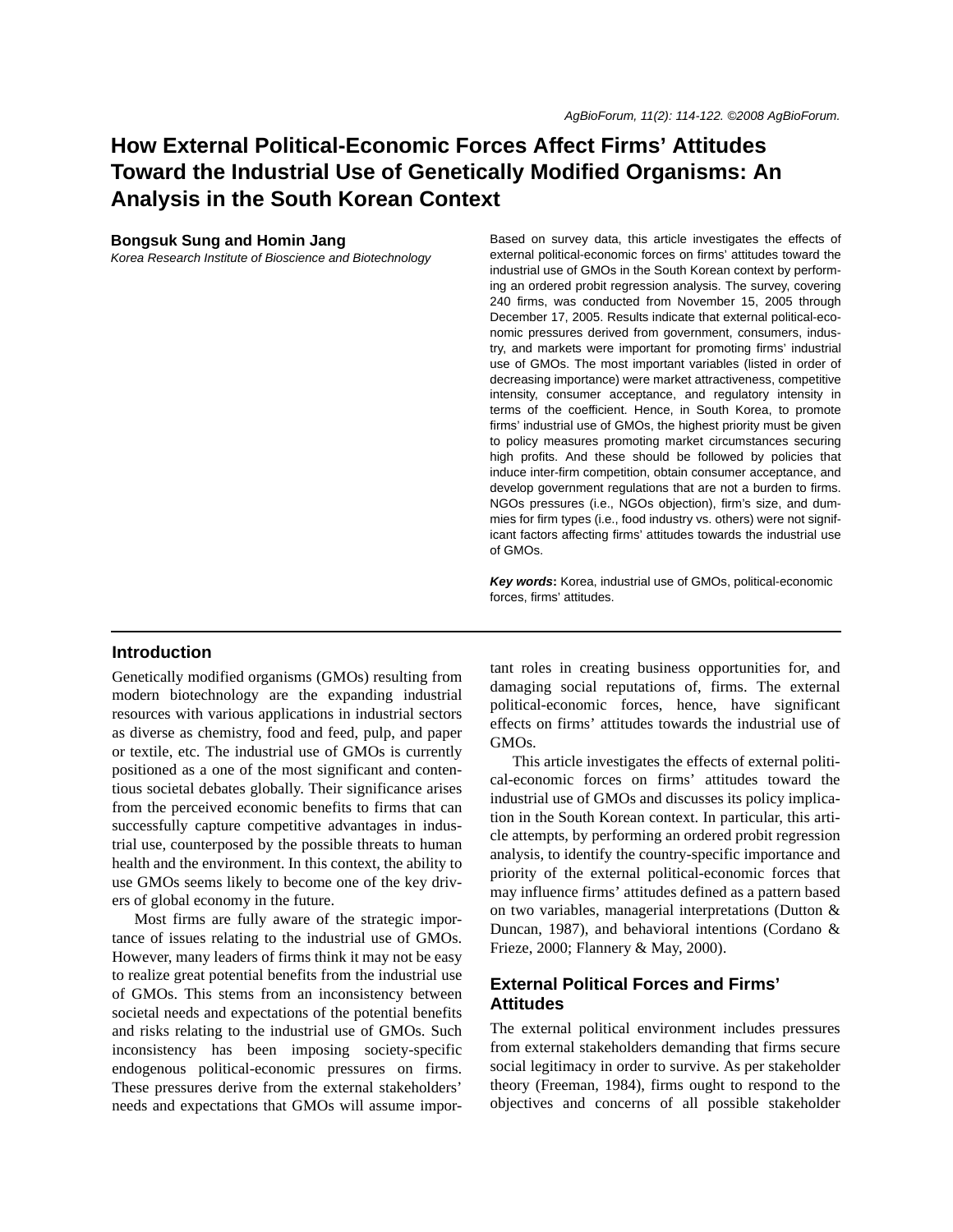groups impacted by, and having an impact upon, the firm. Stakeholder theory, however, is largely prescriptive, and in practice, firms respond to the concerns and objectives only of those stakeholders whom they consider to be strategically important. Studies by Babinard and Josling (2001) and Brammer, Dixon, and Ambrose (2003) identify the main sources of external political pressures relating to the industrial use of GMOs as government, consumer, and non-governmental organizations (NGOs), which are strategically important to firms.

But Aerni and Bernauer (2006) seem to describe NGOs as the only external political actor to firms, insinuating that regulatory intensity and consumer acceptance may be the result of anti-GMO campaigns by NGOs that attracted public attention. This seems that NGOs, consumers, and government cannot be separate external political actors. In fact, NGOs are mounting anti-GMO campaigns based on their position papers (Aerni & Bernauer, 2006), fulfilling a watchdog role, acting as private enforces, and seeking compensation or preventing harm (Gunningham & Grabosky, 1998). These roles contribute to why NGOs may put pressure directly on firms and industry (Gunningham, Phillipson, & Grabosky, 1999). As mentioned in Aerni and Bernauer (2006), numerous NGOs also stand out as the main distributors of information on GMOs to government and consumers. This means that NGOs play a role, not as the only conclusive source determining regulatory intensity and consumer acceptance on GMOs, but as one of several stakeholders that strengthen the regulatory intensity and reinforce negative consumer acceptance of GMOs.

#### *Government Pressures*

The development, application, or commercialization of innovative products or technologies, including GMOs, prompts the creation of regulations. Regulations perform two functions: economic and social. The former improves the allocative efficiency of the market system, such as ensuring the productivity and competitiveness of commercial activity within a particular jurisdiction (Porter, 1990). The latter channels market activity to meet non-economic preferences and expectations, for example, food-safety measures (Spriggs & Isaac, 2001) and environmental-protection measures (Wheal & Williams, 1993). All regulations are, in fact, a blend of economic and social objectives (Isaac, 2002). According to Paarlberg (2001) and Foster, Berry, and Hogan (2003), regulations on GMOs also are a mixture of the two functions.

Korea drafted the Act on Transboundary Movement of Living Modified Organisms (LMO Act) and its Presidential Decree and Ministerial Ordinance to implement the Cartagena Protocol on Biosafety (CPB) on March 28, 2001, and finalized the Protocol on September 30, 2005, which was then announced on December 27, 2007. Korea ratified the CPB on October 3, 2007 and on January 1, 2008, implemented the LMO Act, Korea's implementing legislation for the CPB. The Korean government is considering that the LMO Act needs to be revised to be consistent with the actual practice and the CPB. The CPB seeks to contribute to ensuring an adequate level of protection in the field of the safe transfer, handling, and use of GMOs by taking into account risks to human health and the environment in accordance with the precautionary approach contained in Principle 15 of the Rio Declaration Environment and Development. This means that the CPB emphasizes social function to acquire the safety in the industrial use of GMOs.

Regulatory policies focused on social functions can result in increased costs to firms by requiring it to ensure the safety in the industrial use of GMOs at a high level. In many ways, such regulatory and institutional barriers comprise the largest obstacle to firms faced with the industrial use of GMOs, which discourages many firms from pursing GMO usage.

#### *Consumer Pressures*

Firms regard consumers as more strategically important reference points than other external stakeholders. According to Aerni (2001) and Curtis, McCluskey, and Wahl (2004), a consumer's perceived cost-benefit analysis influences his or her acceptance of GMOs and GM products. To consumers, the safety to GMOs and GM products is a matter of concern given the highest priority on the assumption that they can furnish potential benefits.

The introduction of innovative products, including GMOs, is mostly accompanied by uncertainty, such as the unknown risks to human health and the environment, which raises considerable concern among consumers in most countries. A 2007 poll of 1,508 consumers conducted by the Korea Biosafety Clearing House (KBCH) showed that 75% of the respondents were aware of biotechnology. Of the respondents, 72% and 70% expressed concern that GMOs would be harmful to human health and the environment, respectively. Additionally, 63% of the respondents thought GMOs are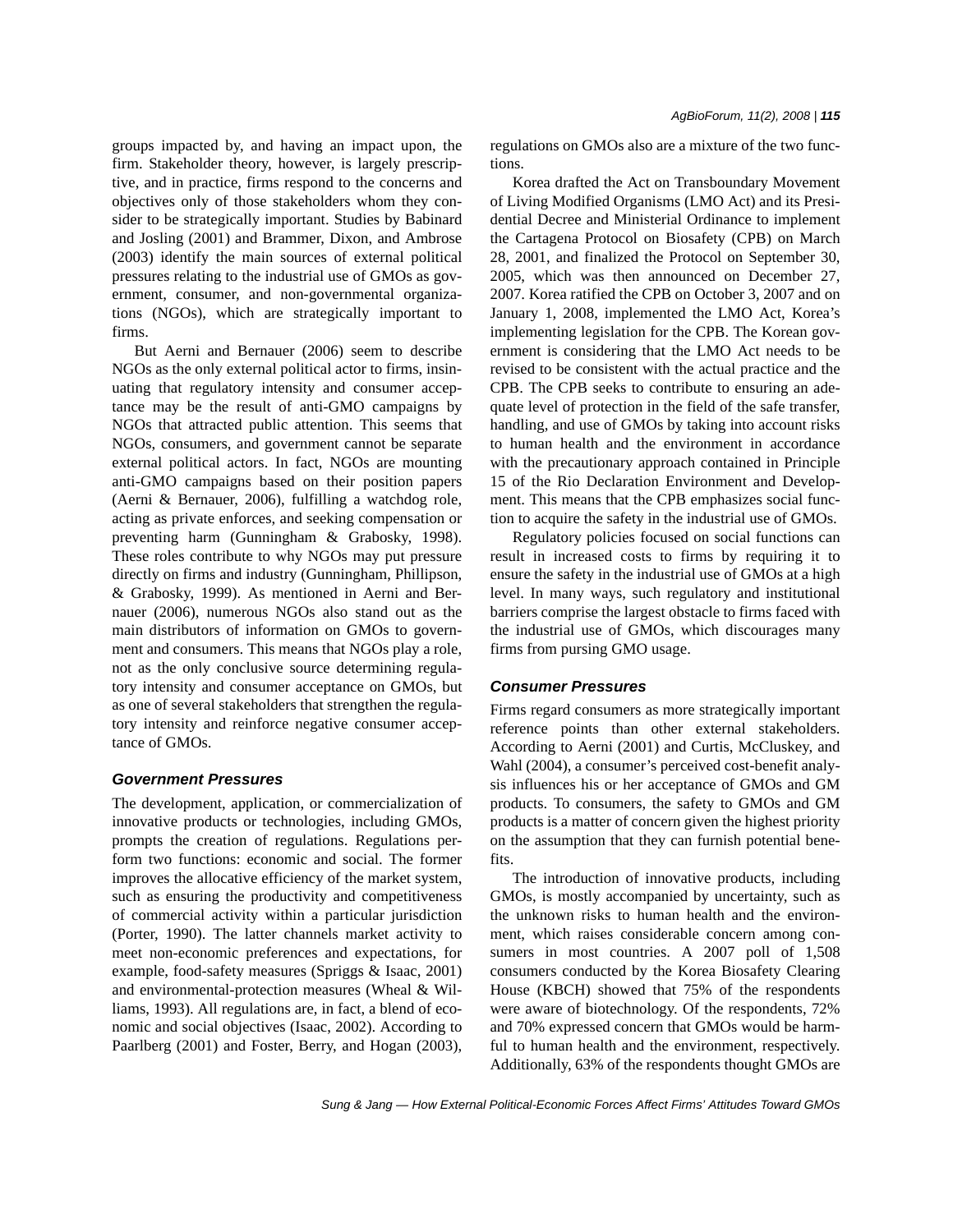greatly beneficial to humans, whereas 47% thought they are not beneficial. Only 5% of the respondents had a very positive outlook on GMOs in terms of acceptance (Ministry of Knowledge Economy [MKE], 2008).

Bredahl (2001), Moon (2001), and Grunert, Bredahl, and Scholderer (2003) have shown that consumers have positive attitudes toward GM products when such products satisfy consumers' expectations of safety. Consumers' positive attitudes can affect their purchase intentions and behaviors, which have a direct influence on firms' attitudes toward the industrial use of GMOs. Hence, when a firm perceives that consumers' acceptance of GMOs and GM products is high, it is active in the industrial use of GMOs.

#### *NGOs Pressures*

NGOs engage in vigorous protests against the use of GM ingredients by firms (Heugens, 2003) and appear to be largely opposed to GMOs (Aerni & Bernauer, 2006; Paarlberg & Pray, 2007). NGOs' activities against GMOs and GM products lead to the GM-free declaration of firms (Brammer et al., 2003) and have an effect on the formation of public antipathy toward GMOs (Burke, 2004). There are about 20 NGOs in Korea that irregularly express their concerns about GMOs. The NGOs have presented their social and scientific claims in press releases, statements, and self-published reports, and have carried out their GM-free campaigns.

NGOs achieve strength (power), present particularly pressing agendas (urgency), and possess strong reputations (legitimacy) as a consequence of resources that they acquire or use (Doh & Teegen, 2002), which allows them to summon wide social support. From this perspective, endorsement by NGOs can have a direct influence on firms' positive attitudes toward the industrial use of GMOs. Hence, a firm is active in the industrial use of GMOs when it perceives that NGOs' acceptance of GMOs and GM products is high.

# **External Economic Forces and Firms' Attitudes**

The external economic environment that, in general, implies present or prospective economic circumstances includes pressures demanding that firms improve economic performance. The economic benefit-seeking behaviors of firms are mainly due to industry structure and product market characteristics.

# *Industry Pressures*

The stakeholder literature posits that, in competitive environments, strategies and tactics that appear to have market value are quickly imitated or adopted (Jennings & Zandbergen, 1995). Competitor actions may be a source of mimetic isomorphism (Delmas & Toffel, 2004). The high degree of mimetic pressure suggests that competitors can take a more active and competitive posture in the industrial use of GMOs to stay ahead of the competition.

Korean companies have publicly declared to be GMfree in industrial sectors such as food, medicine, and wholesale, which is an example of competitive matching within the industry. However, competition among firms in the industrial use of GMOs becomes intense when firms perceive that GMOs and GM products provide them with sufficient economic benefits. Hence, a firm is active in the industrial use of GMOs when it perceives that competitive intensity among firms in the industrial use of GMOs and GM products is high.

#### *Market Pressures*

Attractiveness of a product market is a function of the size and rate of market growth (Menon & Menon, 1997), which ensures higher profits (Eliashberg & Chatterjee, 1985). A firm will study various strategic tactics when it perceives the probability of creating market opportunity to be high. A positive evaluation of the potential profits of GMOs and the GM product market reduces the risks and the uncertainties relating to the industrial use of GMOs, which is likely to lead firms to carry out various activities aimed at capturing the profit potential. Hence, a firm is active in the industrial use of GMOs when it perceives that attractiveness of GMOs and GM product markets is high.

#### **Measures**

The research instrument was a fixed-response questionnaire using a five-point Likert scale (*1=strongly disagree, 5=strongly agree*). The majority of this article's data flow from a survey carried out in South Korea from November 15, 2005, to December 17, 2005.

This article conducted purposive sampling of firms in the food/beverage, leather/bag/footwear, pulp/paper, fiber, cokes/refined petroleum products, compounds/ chemicals, rubber/plastic, wholesale/commodity brokerage, and retail industries. The survey collected a total 240 usable firm responses through one-on-one interviews with the senior manager of each firm in the sample.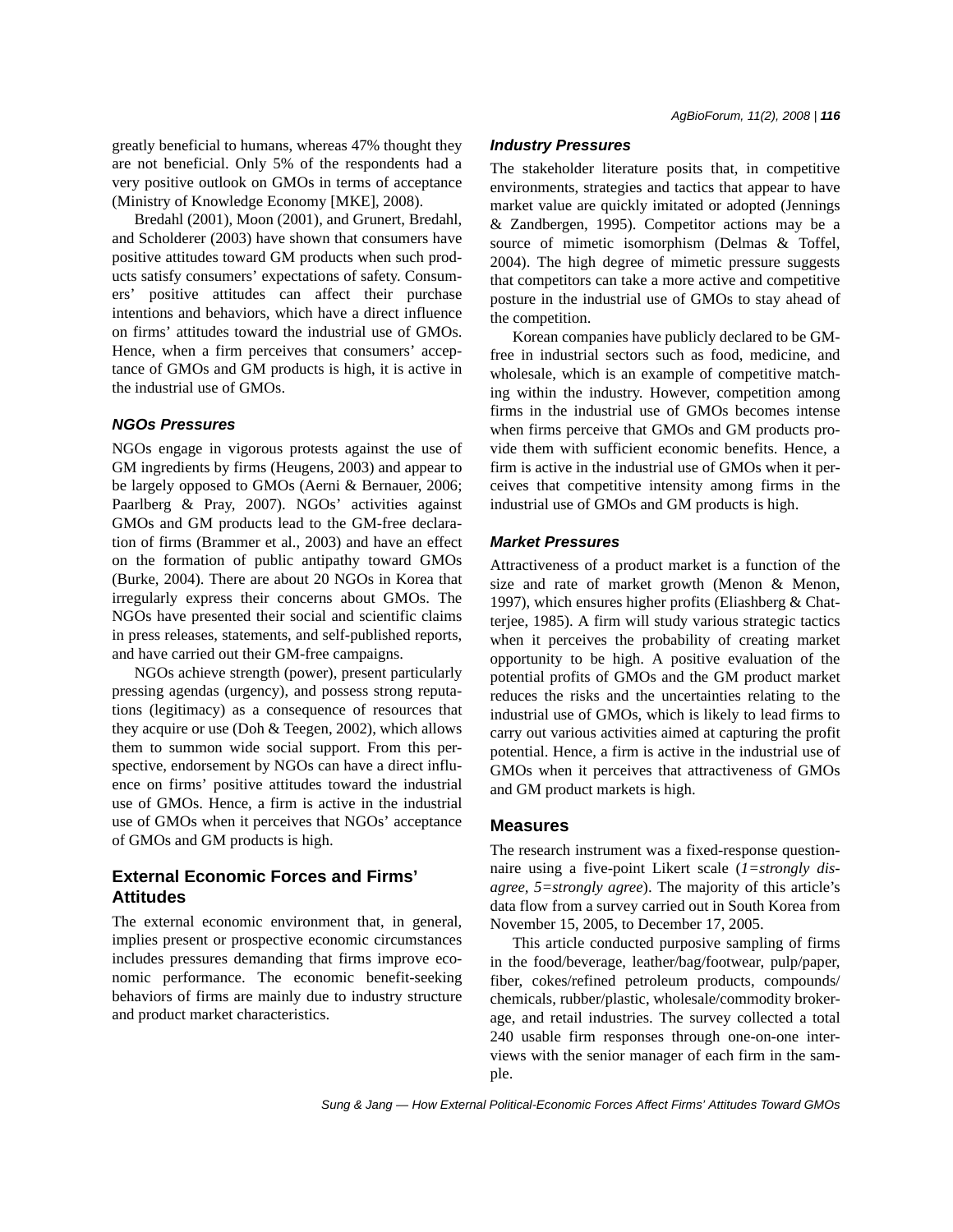**Table 1. Factor analysis: External political-economic forces.**

| <b>Items</b>                                                                                                                      | <b>Communality</b>    | CA<br>(factor 1) | <b>CI</b><br>(factor 2) | <b>NO</b><br>(factor 3) | <b>MA</b><br>(factor 4) | <b>IR</b><br>(factor 5) |
|-----------------------------------------------------------------------------------------------------------------------------------|-----------------------|------------------|-------------------------|-------------------------|-------------------------|-------------------------|
| IR1. Overall, the regulations related to GMOs and<br>GM products are very strict.                                                 | 0.671                 | $-0.078$         | $-0.044$                | $-0.210$                | $-0.117$                | 0.778                   |
| IR2. The regulations related to GMOs and GM<br>products can result in increased costs to the<br>company.                          | 0.552                 | $-0.140$         | $-0.262$                | $-0.174$                | 0.014                   | 0.664                   |
| IR4. The regulations related to GMOs and GM<br>products are reducing the firm's ability to operate<br>efficiently and profitably. | 0.736                 | $-0.099$         | 0.003                   | $-0.163$                | $-0.120$                | 0.828                   |
| <b>CA1. Consumers believe that GMOs and GM</b><br>products are safe with respect to human health<br>and the environment.          | 0.725                 | 0.835            | 0.138                   | $-0.060$                | 0.011                   | $-0.074$                |
| <b>CA2. Consumers think that GMOs and GM</b><br>products are necessary to human beings.                                           | 0.653                 | 0.705            | 0.263                   | $-0.161$                | 0.232                   | $-0.089$                |
| CA3. Consumers prefer GMOs and GM products.                                                                                       | 0.761                 | 0.801            | 0.029                   | 0.097                   | 0.308                   | $-0.121$                |
| CA4. Consumers believe that GMOs and GM<br>products offer great benefits, potentially, to human<br>beings.                        | 0.758                 | 0.834            | 0.078                   | 0.004                   | 0.221                   | $-0.088$                |
| CA5. Overall, consumers accept GMOs and GM<br>products.                                                                           | 0.634                 | 0.770            | 0.169                   | 0.072                   | 0.079                   | $-0.031$                |
| NO1. NGOs have considerable antipathy to the<br>industrial use of GMOs.                                                           | 0.824                 | 0.037            | $-0.062$                | 0.863                   | $-0.089$                | 0.256                   |
| NO2. NGOs' demonstrations against the industrial<br>use of GMOs are frequent occurrences.                                         | 0.862                 | $-0.017$         | $-0.083$                | 0.903                   | $-0.043$                | 0.195                   |
| NO3. NGOs' activities directed at opposition to the<br>industrial use of GMOs are highly systemtized.                             | 0.649                 | $-0.013$         | $-0.075$                | 0.794                   | $-0.023$                | 0.115                   |
| CI1. The competition for investing in the industrial<br>use of GMOs among competitors in the industry<br>served is fierce.        | 0.753                 | 0.173            | 0.816                   | -0.093                  | 0.209                   | $-0.071$                |
| CI2. Competitors are very aggressive in using<br>GMOs.                                                                            | 0.774                 | 0.194            | 0.797                   | $-0.118$                | 0.263                   | $-0.138$                |
| CI3. In the industry served, there is fierce<br>competition for differentiation among competitors<br>by using GMOs.               | 0.776                 | 0.158            | 0.842                   | $-0.031$                | 0.180                   | $-0.090$                |
| MA1. The current market size for GMOs and GM<br>products is large.                                                                | 0.730                 | 0.164            | 0.315                   | $-0.177$                | 0.754                   | $-0.061$                |
| MA2. The size of potential markets for GMOs and<br>GM products in the future will grow rapidly.                                   | 0.782                 | 0.317            | 0.127                   | 0.008                   | 0.809                   | $-0.100$                |
| MA3. Putting GMOs and GM products on the<br>market can lead to high profits for the firm.                                         | 0.730                 | 0.184            | 0.273                   | $-0.023$                | 0.782                   | $-0.098$                |
| Eigenvalue                                                                                                                        |                       | 5.70             | 2.80                    | 1.67                    | 1.11                    | 1.07                    |
| Percent of total variance                                                                                                         |                       | 33.56            | 16.49                   | 9.85                    | 6.56                    | 6.29                    |
| Kaise-Meyer-Olkin                                                                                                                 | 0.843                 |                  |                         |                         |                         |                         |
| <b>Barlett Test of Sphericity</b>                                                                                                 | 2077.03<br>$(P=.000)$ |                  |                         |                         |                         |                         |
| Scale reliability analysis<br>Cronbach's alpha (emboldened variables)                                                             |                       | 0.881            | 0.855                   | 0.855                   | 0.823                   | 0.711                   |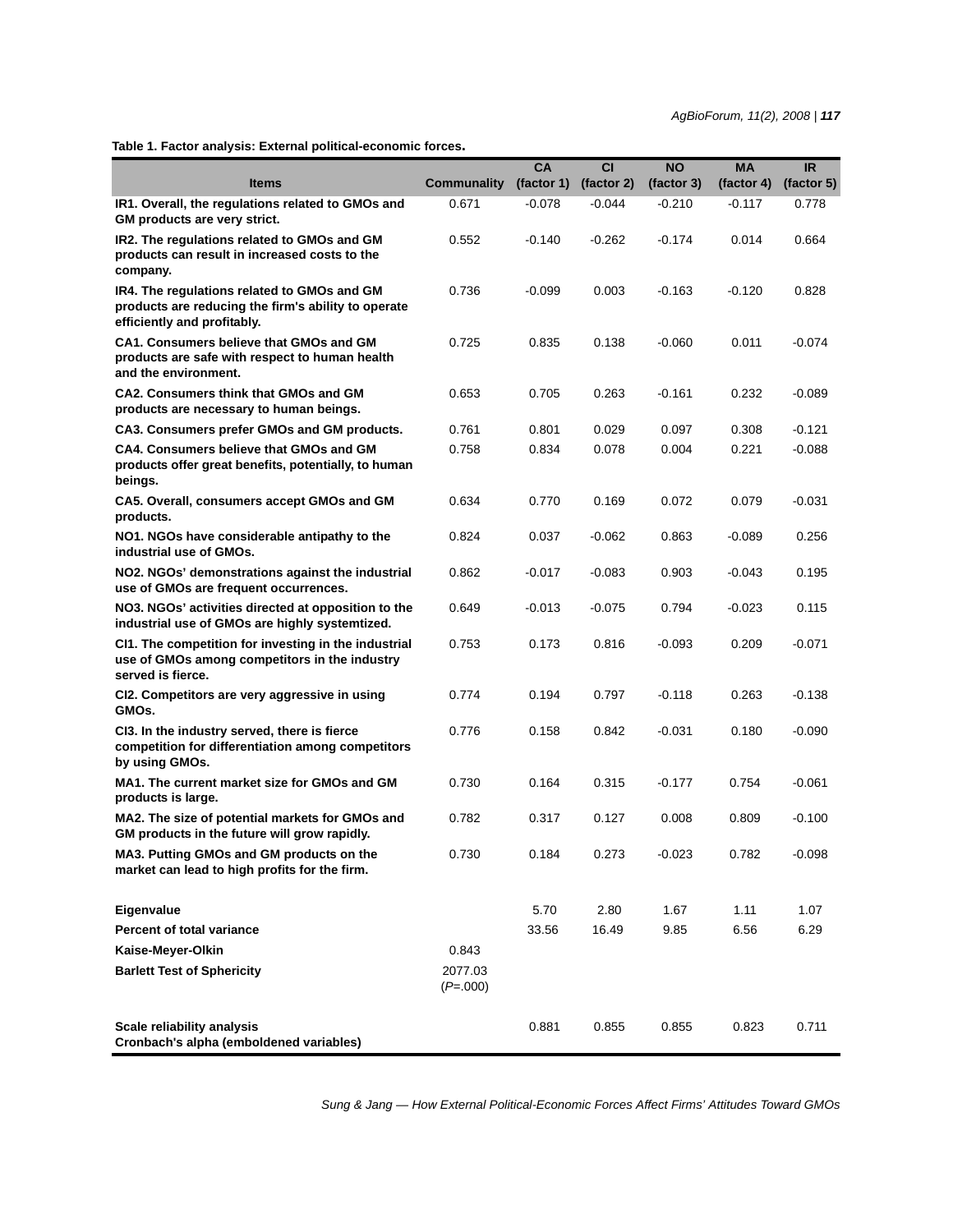**Table 2. Factor analysis: Attitudes of the firm.**

| <b>Items</b>                                                                                   | Communality           | <b>IU</b><br>(factor 1) | MI<br>(factor 2) |
|------------------------------------------------------------------------------------------------|-----------------------|-------------------------|------------------|
| MI1. Industrial use of GMOs represent an opportunity for the business.                         | 0.771                 | 0.230                   | 0.848            |
| MI2. Industrial use of GMOs is jeopardizing profits of the firm.                               | 0.802                 | 0.234                   | 0.862            |
| MI3. Investing in the industrial use of GMOs can lead to competitive benefits<br>for the firm. | 0.797                 | 0.225                   | 0.864            |
| IU1. We are willing to use GMOs.                                                               | 0.884                 | 0.899                   | 0.274            |
| IU2. We have a plan to use GMOs.                                                               | 0.920                 | 0.921                   | 0.268            |
| IU3. We are willing to invest money for using GMOs.                                            | 0.880                 | 0.915                   | 0.205            |
| Eigenvalue                                                                                     |                       | 3.81                    | 1.24             |
| Percent of total variance                                                                      |                       | 63.65                   | 20.67            |
| Kaise-Meyer-Olkin                                                                              | 0.804                 |                         |                  |
| <b>Barlett Test of Sphericity</b>                                                              | 1083.52<br>$(P=.000)$ |                         |                  |
| Scale reliability analysis: Cronbach's alpha (emboldened variables)                            |                       | 0.867                   | 0.940            |

# *External Political-Economic Forces*

This article defined government pressures in terms of the intensity of regulatory environment (IR) based on Delmas and Toffel (2004), the extent to which it restricts a firm's activities and assessed IR in terms of four items (see Table 1): overall stringency (Brammer et al., 2003), the number of regulatory inspections (Delmas & Toffel, 2004), cost-burden, and the reduction of operational effectiveness and profitability (Fineman & Clarke, 1996). Consumer pressures were defined as consumer acceptance (CA), based on Aerni (2001), Curtis et al. (2004), Moon (2001), Frewer, Hedderley, Howard, and Shepherd (1997), Gaskel (2000), and Hoban (2000), and assessed CA in terms of five items (see Table 1): overall acceptance, trust in safety, perception of benefit, perception of the need, and preference. NGO pressures were defined as NGO objection (NO), based on Aerni and Bernauer (2006), and measured NO using three items (see Table 1): the intensity, frequency, and organization of opposition activities (Burke, 2004). Industry pressures were conceptualized as competitive intensity (CI), which is related to the activities of competing firms based on Cui, Griffith, and Cavusgil (2005). This article used a three-item set (see Table 1) to assess the extent of competition in terms of the degrees of differentiation, competition, and activity in the industrial use of GMOs of competitors. Market pressures were defined as market attractiveness (MA), based on Menon and Menon (1997) and Eliashberg and Chatterjee (1985), and assessed MA in terms of three items (see Table 1): size, growth, and profitability of GMOs and GM products market.

#### *Attitudes of Firms*

This article defined the attitude of a firm as a pattern based on two variables, managerial interpretations (Dutton & Duncan, 1987) and behavioral intentions (Cordano & Frieze, 2000; Flannery & May, 2000).

One dimension of managerial interpretations along which managers have been found to make sense of, or interpret, strategic issues is whether an issue is perceived as a threat or as an opportunity (Jackson & Dutton, 1988; Sharma & Nguan, 1999). This article used a three-item set (see Table 2) based on Sharma and Nguan (1999) to measure managerial interpretation (MI).

Studies using Ajzen's theory of planned behavior define behavioral intention in terms of the intention and plan to perform specific activities (Cordano & Frieze, 2000). This article assessed intention of industrial use (IU) with three items (see Table 2) in line with the work of Ajzen (1991).

# **Research Methodology**

# *Construct Validation and Scale Purification*

A rotated (varimax) principal component factor analysis reduced all 18 items of external political-economic forces to a five-factor solution, accounting for 72.75% of the variance (see Table 1).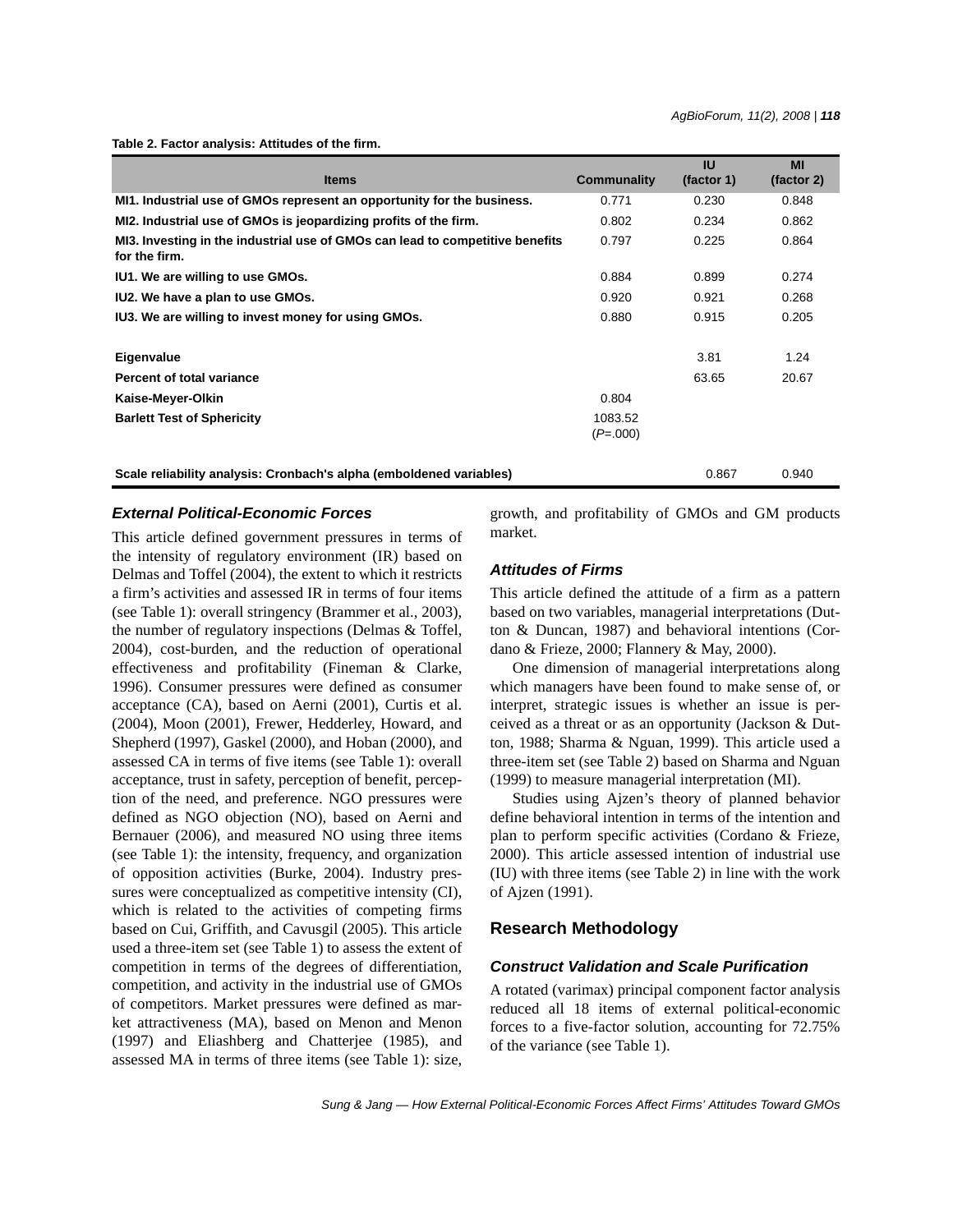|                       |                         |                          |                       | <b>ANOVA</b>   |         | Duncan's multiple range test |         |         |
|-----------------------|-------------------------|--------------------------|-----------------------|----------------|---------|------------------------------|---------|---------|
| Variable              | 1. Reactive<br>$(n=78)$ | 2. Defensive<br>$(n=64)$ | 3. Active<br>$(n=98)$ | <b>F</b> ratio | F prob. | $1 - 2$                      | $1 - 3$ | $2 - 3$ |
| Ml <sup>a</sup>       | $-1.023$<br>(2.16)      | $-0.982$<br>(3.59)       | 0.275<br>(3.49)       | 232.058        | 0.000   | $\star$                      | $\star$ | $\star$ |
| <b>IU<sup>a</sup></b> | $-0.370$<br>(1.53)      | 0.825<br>(1.62)          | 0.936<br>(3.57)       | 147.620        | 0.000   | $\star$                      | $\star$ | $\star$ |

**Table 3. Cluster profile of the attitudes of the firm.**

*a Variables are standardized factor scores.*

*\* Significant differences between cluster are calculated using the Duncan's multiple range test (p<0.000).*

*Parentheses denote the descriptive statistics means for each attitude cluster.*

Only 1 of the 18 items, the number of regulatory inspections (IR3), did not load on any factor. All five factor solutions produced an eigenvalue greater than 1. The associated item factor loadings  $(> 0.6$  for all 17 remaining items) and reliability alphas satisfied the criteria established by Nunnally (1978).

A rotated (varimax) principal component factor analysis reduced all 6 items of the attitudes of the firm to a two-factor solution, accounting for 84.32% of the variance (see Table 2). The associated item factor loading and reliability alphas were satisfactory.

#### *Ordered Probit Regression*

This study conducted a cluster analysis to classify a firm's attitude defined as a pattern in accordance with the recommendation of Punj and Stewart (1983) and Harrigan (1985). And then this study used F-ratio comparisons of variances among the standardized factor scores of criterion variables from a one-way ANOVA analysis and Duncan's multiple range test to see the inter-cluster differences attributable to each variable. Table 3 shows the results of the cluster analysis.

As shown in Table 3, all ANOVA F-statistics are highly significant. The first cluster (reactive) accounts for 78 firms, 32.5% of the sample. Cluster members scored low on both opportunity interpretation and intention of industrial use. The second cluster (defensive) accounts for 64 firms, 26.7% of the sample. Cluster members scored *high* on opportunity interpretation and *low* on the intention of industrial use. The third cluster (active) accounts for 98 firms, 40.8% of the sample. Cluster members scored high on the both dimensions. Duncan's multiple range test indicates that the yield standardized factor scores are statistically different among the three cluster profiles.

Firms' attitudes (reactive, defensive, and active) are ordered or ranked according to two criteria: managerial interpretations and behavioral intentions. For that rea-

| Variable                                      | <b>Coefficient</b><br>(std.err) | Wald               |  |  |
|-----------------------------------------------|---------------------------------|--------------------|--|--|
| IR                                            | $-0.396(0.139)$                 | $8.105***$         |  |  |
| NO                                            | $-0.245(0.138)$                 | 3.158              |  |  |
| CА                                            | 0.578(0.140)                    | 16.967**           |  |  |
| СI                                            | 0.744(0.145)                    | 26.432             |  |  |
| МA                                            | 0.913(0.149)                    | $37.518^{\degree}$ |  |  |
| <b>SIZE</b>                                   | $-0.005(0.000)$                 | 0.109              |  |  |
| <b>INDUSTRY=1</b>                             | 0.515(0.413)                    | 1.561              |  |  |
| <b>INDUSTRY=0</b>                             | 0a                              |                    |  |  |
| Pseudo-(Nagelkerke)                           | 0.351                           |                    |  |  |
| Pearson goodness-of-<br>fit, chi-square (471) | 464.322                         |                    |  |  |
| Model fitting, chi-<br>square (7)             | 89.300                          |                    |  |  |

**Table 4. Ordered probit regression analysis (***N***=240).**

*Note. Dependent variable is firms' attitudes. Link function probit.*

*\*\* and \* denote statistical significance at the 1% and 5% levels, respectively.*

*Parameter, a, is set to 0 because it is redundant. Summary and goodness-of-fit statistics report degrees of freedom values in the parenthesis.*

son, an ordered probit regression model with two control variables—firm size, measured using annual sales, and dummies for firm types, where INDUSTRY=1 is 1 for a firm engaging in food industry and INDUSTRY=2 is 0 for a firm not engaging in food industry—was used to analyze the effects of external political-economic forces on firms' attitudes toward the industrial use of GMOs.

The results obtained with our data are shown in Table 4. The explanatory variables IR, CA, CI, and MA seem to be significant at 1% level. The results of this analysis show that regulatory intensity has a *negative* effect on firms' attitudes toward the industrial use of GMOs, and consumer acceptance, competitive intensity,

*Sung & Jang — How External Political-Economic Forces Affect Firms' Attitudes Toward GMOs*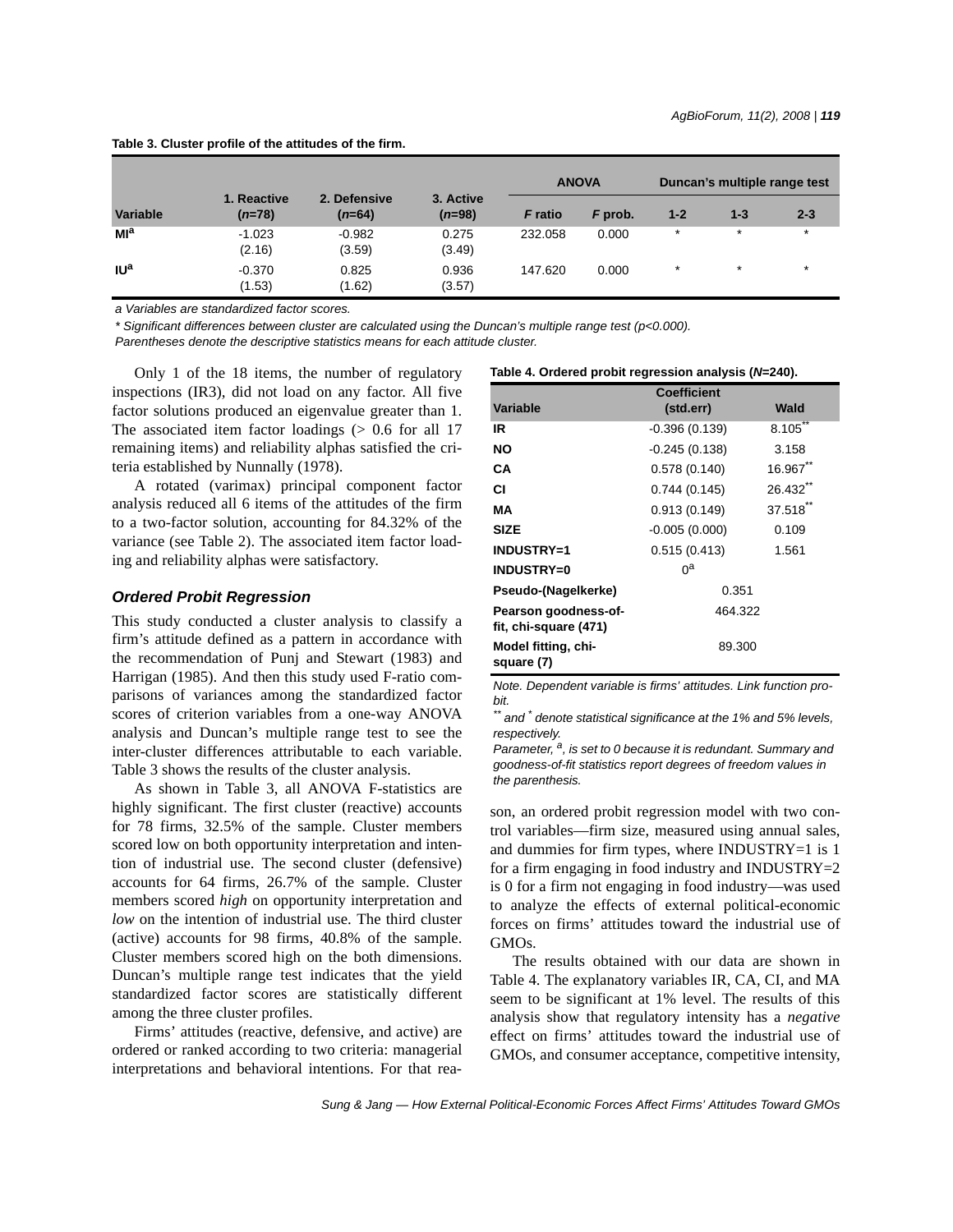However, NGOs' objections do not have an influence on firms' attitudes toward the industrial use of GMOs, which seems to be explained in terms of a political resource like money or political power, based on Aerni and Bernauer (2006). About 20 NGOs in Korea do not depend on foreign donors and do not get enough funds from the Korean government. The NGOs can decide independently on setting their priorities in activities due to the strong independence from foreign and domestic funding, but the NGO's actions can be restricted by lack of money. Therefore, it is not surprising that NGOs in Korea have organized a coalition and tend to only irregularly express their concern about GMOs and carry out their GM-Free campaign. As a result, NGOs in Korea seem to be unable to achieve public trust, a trait that is considered a political resource like money or power. This lack of power prohibits the NGOs from playing a key role in the formation of firms' attitudes toward the industrial use of GMOs.

# **Implications and Limitations**

This article proposed an ordered probit regression model of the effects of external political-economic forces on firms' attitudes toward the industrial use of GMOs and tested it in the South Korean context.

According to studies by Carter and Gruére (2003) and Kalaitzandonakes and Bijman (2003), firms' attitudes are main factors in determining the industrial use of GMOs. From this perspective, the results of this study have two key implications for policymakers. One significant implication is that policymakers need to identify and grasp the external political-economic forces. The results show that external political-economic pressures derived from government, consumer, industry, and markets are important for promoting firms' industrial use of GMOs, which suggests that governments should expend a great deal of effort trying to consider such pressures in developing and implementing national policy on the industrial use of GMOs. In this context, the results of the ordered probit regression model contain the country-specific importance of external political-economic forces that may affect implementation of effective policies and strategies. On the basis of the coefficients, the most important variables—listed in order of decreasing importance—are MA, CI, CA, and IR. Hence, in South Korea, to promote firms' industrial use of GMOs, policy measures directed toward promoting market circumstances that ensure high profits should get the highest priority. These should be followed by policies that induce inter-firm competition, obtain consumer acceptance, and develop regulations that are not a burden to firms. The second implication is that policymakers need to examine firms' attitudes toward the industrial use of GMOs. The results of this study show that regulatory intensity, consumer acceptance, competitive intensity, and market attractiveness have significant influence on firms' attitudes, which means firms' attitudes are a significant criterion for developing and implementing national policy. In order to create effective policy, policymakers should fully take into account key stakeholders' needs and expectations within the social system. However, it is not easy for governments to grasp the needs and expectations of all stakeholders involved. In this case, firms' attitudes can be the proxy for strategically important stakeholders' needs and expectations that policymakers should consider.

This study has three limitations. The first limitation is that, because the research design was cross-sectional, the study does not shed light on changes in firms' attitudes toward the external political-economic forces over time. Future research, hence, should conduct yearly follow-up surveys over a long period in order to be able to capture whether or not these firms moved to more active positions. The second limitation is the sample size of 240 firms, which limits our ability to draw implications for each industry. The third limitation is that, because the study is South-Korea specific, the study may not generalize to other countries. Future research, hence, should conduct an empirical test to confirm the effects of political-economic forces on firms' attitudes in other countries toward the industrial use of GMOs.

# **References**

- Aerni, P. (2001). *Public policy responses to biotechnolog*y (CID Policy Discussion Paper). Boston: Harvard University Center for International Development.
- Aerni, P., & Bernauer, T. (2006). Stakeholders attitudes toward GMOs in the Philippines, Mexico, and South Africa: The issues of public trust. *World Development*, *34*(3), 557-575.
- Ajzen, I. (1991). The theory of planned behavior. *Organization Behavior and Human Decision Processes*, *50*, 179-211.
- Babinard, J., & Josling, T. (2001). The stakeholders and the struggle for public opinion, regulatory control and market development. In G.C. Nelson (Ed.), *Genetically modified organisms in agriculture-economic and politics*, London: Academic Press.
- Brammer, M., Dixon, F., & Ambrose, B. (2003). *Monsanto & genetic engineering risks for investors*. New York: Innovest Strategic Value Advisors, Inc.

*Sung & Jang — How External Political-Economic Forces Affect Firms' Attitudes Toward GMOs*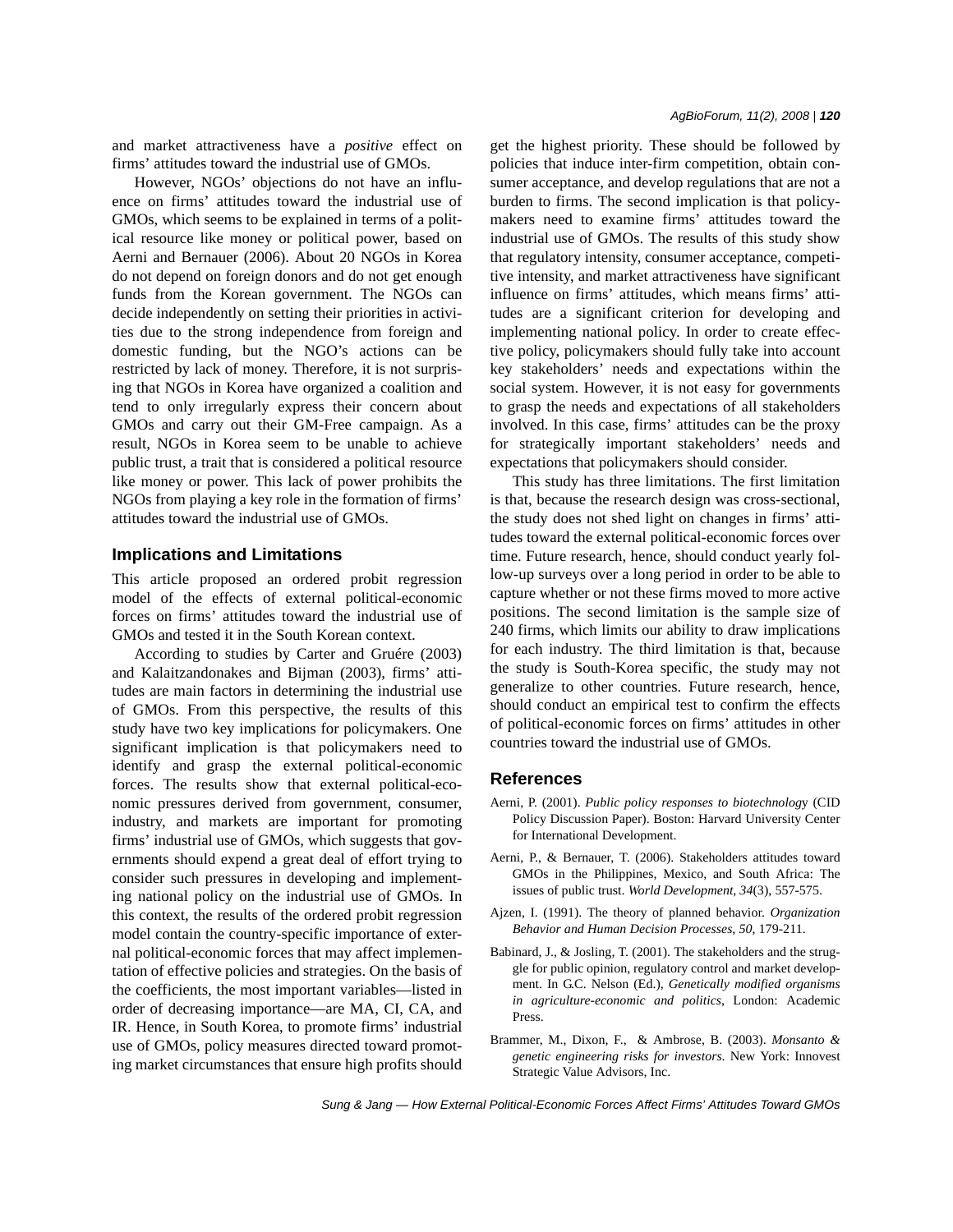- Bredahl, L. (2001). Determinants of consumer attitudes and purchase intention with regard to genetically modified foodsresult of a cross-national survey. *Journal of Consumer Policy*, *24*, 23-61.
- Burke, D. (2004). GM food and crops: What went wrong in the UK?-Many of the public's concerns have little to do with science. *EMBO report*, *15*(5), 432-436.
- Carter, C.A., & Gruére, G.P. (2003). Mandatory labeling of genetically modified foods: Does it really provide consumer choice? *AgBioForum*, *6*(1&2), 68-70. Available on the World Wide Web: http://www.agbioforum.org.
- Cordano, M., & Frieze, I.H. (2000). Pollution reduction preferences of U.S. environmental managers: Applying Ajzen's theory of planned behavior. *Academy of Management Journal*, *43*(4), 627-641.
- Cui, A.S., Griffith, D., & Cavusgil, S.T. (2005). The influence of competitive intensity and market dynamism on knowledge management capabilities of multinational corporation subsidiaries. *Journal of International Marketing*, *13*(3), 32-53.
- Curtis, K.R., McCluskey, J.J., & Wahl, T.I. (2004). Consumer acceptance of genetically modified food products in the developing world. *AgBioForum*, *7*(1&2), 70-75. Available on the World Wide Web: http://www.agbioforum.org.
- Delmas, M., & Toffel, M.W. (2004). Stakeholders and environmental management practices: An institutional framework. *Business Strategy and the Environment*, *13*, 209-222.
- Doh, J.P., & Teegen, H. (2002). Nongovernmental organizations as institutional actors in international business: Theory and implications. *International Business Review*, *11*, 665-684.
- Dutton, J.E., & Duncan, R.B. (1987). The creation of momentum for change through the process of strategic issue diagnosis. *Strategic Management Journal*, *18*, 279-295.
- Eliashberg, J., & Chatterjee, R. (1985). Analytical models of competition and implications for marketing: Issues, findings, and outlook. *Journal of Marketing Research*, *22*(3), 237-261.
- Fineman, S., & Clarke, K. (1996). Green stakeholders: Industry interpretations and response. *Journal of Management Studies*, *33*(6), 715-730.
- Flannery, B.L., & May, D.R. (2000). Environmental ethical decision making in the U.S. metal-finishing industry. *Academy of Management Journal*, *43*(4), 642-662.
- Foster, M., Berry, P., & Hogan, J. (2003). *Market access issues for GM products: Implications for Australia* (ABARE eReport prepared for the Department of Agriculture, Fisheries and Forestry). Canberra: Commonwealth of Australia.
- Freeman, R.E. (1984). *Strategic management: A stakeholder approach*. Boston: Pitman.
- Frewer, L.J., Hedderley, D., Howard, C., & Shepherd, R. (1997). 'Objection' mapping in determining group and individual concerns regarding genetic engineering. *Agriculture and Human Values*, *14*, 67-79.
- Gaskel, G. (2000). Agricultural biotechnology and public attitudes in the European Union. *AgBioForum*, *3*(2&3), 87-96. Available on the World Wide Web: http://www.agbioforum.org.
- Grunert, K.G., Bredahl, L., & Scholderer, J. (2003). Four questions on European consumers' attitudes toward the use of genetic modification in food production. *Innovative Food Science & Emerging Technologies*, *4*, 435-445.
- Gunningham, N., & Grabosky, P. (1998). *Smart regulation: Designing environmental policy*. Oxford: Oxford University Press.
- Gunningham, N., Phillipson, M., & Grabosky, P. (1999). Harnessing third parties as surrogate regulators: Achieving environmental outcomes by alternative means. *Business Strategy and the Environment*, *8*, 211-224.
- Harrigan, K.P. (1985). An application of clustering for strategic group analysis. *Strategic Management Journal*, *6*(1), 55-73.
- Heugens, P.P.M.A.R. (2003). Capability building through adversarial relationships: A replication and extension of Clarke and Roome (1999). *Business Strategy and the Environment*, *12*, 300-312.
- Hoban, T.J. (2000). Biotechnology: Addressing today's core issues for better industry growth. *Forum*, *Fourth Quarter*, 95- 105.
- Isaac, G.E. (2002). *Agricultural biotechnology and transatlantic trade-regulatory barriers to GM crops*. New York: ABI Publishing.
- Jackson, S.E., & Dutton, J.E. (1988). Discerning threats and opportunities. *Administrative Science Quarterly*, *33*, 370-387.
- Jennings, D., & Zandbergen, P. (1995). Ecologically sustainable organizations: An institutional approach. *Academy of Management Review*, *20*(4), 1015-1052.
- Kalaitzandonakes, N., & Bijman, J. (2003). Who is driving biotechnology acceptance? *Nature Biotechnology*, *21*(April), 366-369.
- Menon, A., & Menon, A. (1997). Enviropreneurial marketing strategy: The emergence of corporate environmentalism as market strategy. *Journal of Marketing*, *61*(1), 51-67.
- Ministry of Knowledge Economy. (2008). *2008 Biosafety white paper*. Seoul: Moohan Publishing.
- Moon, W.K. (2001, August). *A multi-attribute model of public acceptance of genetically modified organisms*. Paper presented at the Annual Meeting of American Agricultural Economics Association, Chicago, IL.
- Nunnally, J.C. (1978). *Psychometric theory* (2<sup>nd</sup> ed.). New York: McGraw-Hill.
- Paarlberg, R.E. (2001). *The politics of precaution-genetically modified crops in developing countries*. Baltimore, MD: The Johns Hopkins University press.
- Paarlberg, R.E., & Pray, C. (2007). Political actors on the landscape. *AgBioForum*, *10*(3), 1444-153. Available on the World Wide Web: http://www.agbioforum.org.

*Sung & Jang — How External Political-Economic Forces Affect Firms' Attitudes Toward GMOs*